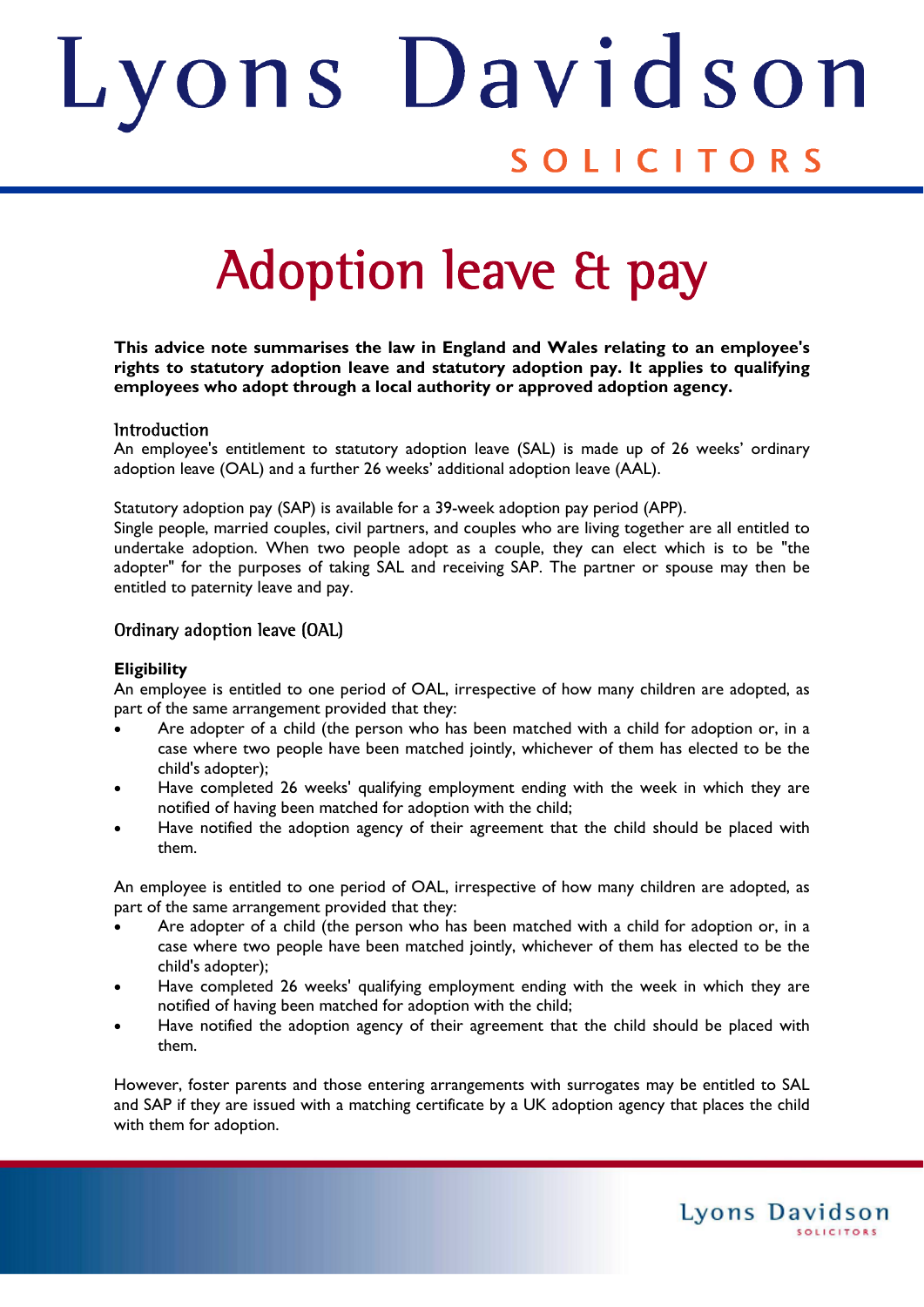#### **Notice requirement**

No more than seven days after the date on which an employee has been told by the adoption agency that they have been matched with the child or, where that is not reasonably practicable, as soon as is reasonably practicable, the employee must give their employer notice of intention to take OAL, specifying:

- The date on which the child is expected to be placed with them for adoption;
	- The date on which the employee has chosen their OAL to begin, being either:
		- The date on which the child is placed with the adopter; or
		- A specified date which is no more than 14 days before the date on which the child

is expected to be placed and no later than the day of placement.

On receipt of an employee's notice of intention to take OAL, the employer must, within 28 days of receipt of the notice, notify the employee of the date on which their period of adoption leave will end and include any period of AAL to which the employee is entitled. The response to the notice must therefore confirm to the employee the date upon which they are expected to return to work.

#### **Evidential requirements**

An employer may ask the employee for evidence, in the form of documents issued by the adoption agency, of the:

- Name and address of the agency;
- Date on which the employee was notified that they had been matched with the child;
- Date on which the agency expects to place the child with the employee.

A 'Matching Certificate' completed by the adoption agency will contain the required information.

#### **Additional Adoption Leave (AAL)**

AAL starts the day after the last day of the employee's OAL, and lasts for a further 26 weeks, giving a total entitlement of 52 weeks' SAL.

### **Eligibility**

The qualifying criteria for AAL are:

- The child was placed with the employee for adoption;
- The employee took OAL in respect of the child;
- The employee's OAL did not end prematurely because the placement of the child was disrupted or because the employee was dismissed.

#### **Terms and conditions during leave**

Certain terms and conditions of the employment contract will continue to apply during adoption leave. Since the employment contract still subsists (albeit in a limited form) during adoption leave, employees will continue to benefit from statutory and contractual rights during the period of absence:

- The accrual of statutory holiday entitlement (accrual of contractual holiday may vary depending on the contract);
- The accrual of the employee's continuity of service;
- The employer's implied obligation of trust and confidence;
- Any contractual terms and conditions relating to: notice periods; compensation for redundancy; and disciplinary and grievance procedures;
- If the employee is on paid adoption leave, an employer's pension contributions to a money purchase scheme should be calculated as if the employee was working normally on normal pay. The employee's contributions will be based on the adoption pay received;

Lyons Davidson

**SOLICITORS**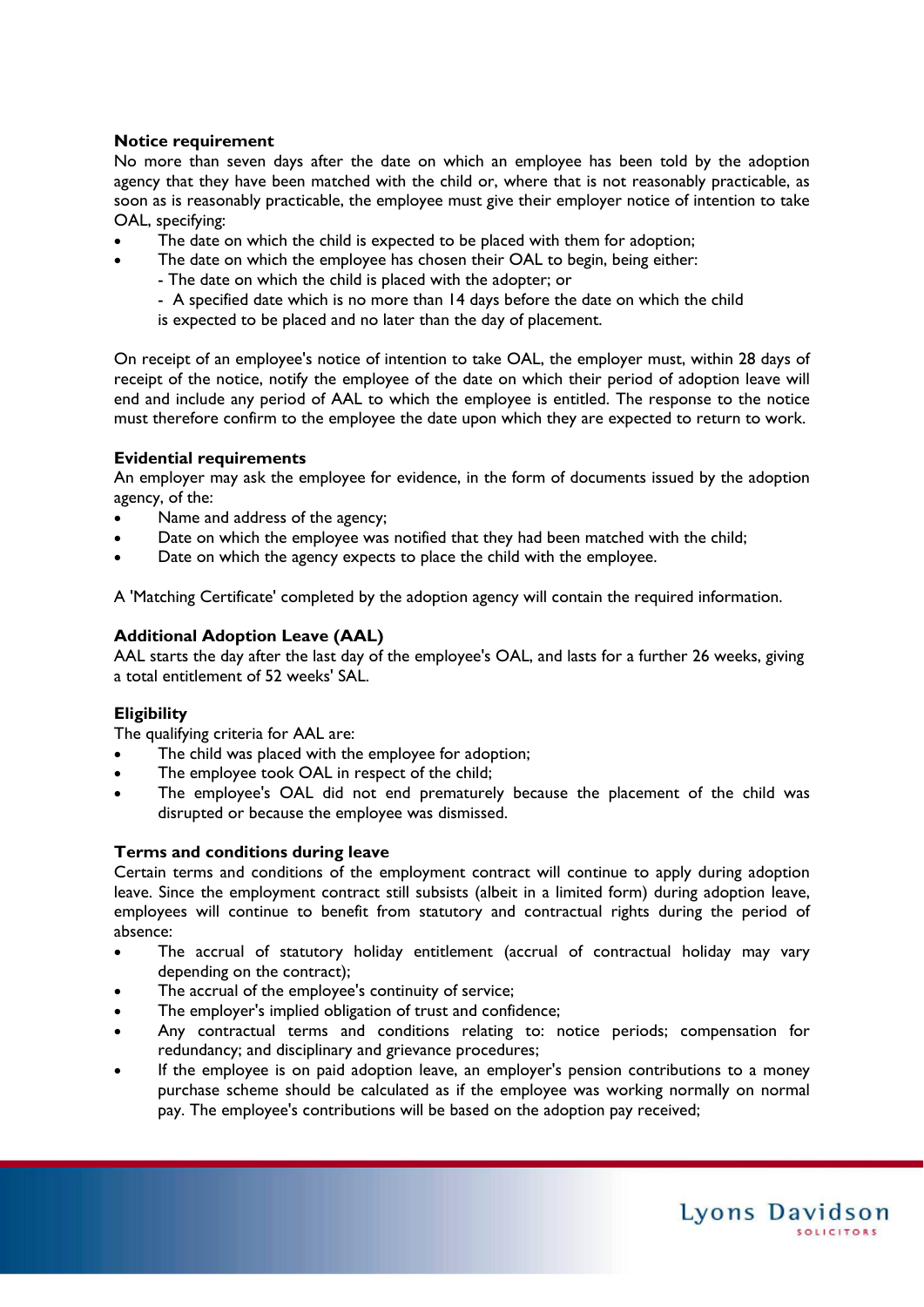- If the employee is on paid adoption leave, an employer's pension contributions to a money purchase scheme should be calculated as if the employee was working normally on normal pay. The employee's contributions will be based on the adoption pay received;
- Employees are protected from detrimental treatment and dismissal for reasons connected with their rights to OAL and AAL;
- Employees have priority to be offered suitable alternative employment in a redundancy situation.

At the same time, the employee remains bound by:

- The implied obligation of good faith (or fidelity) towards the employer;
- Any contractual terms and conditions relating to: notice periods; disclosure of confidential information; acceptance of gifts or benefits; and their freedom to participate in another business, for example, by working for a third party.

# Statutory Adoption Pay (SAP)

#### **Eligibility**

To be entitled to SAP, an employee or former employee must meet each of the following conditions:

- They must be a person with whom a child is, or is expected to be, placed for adoption under UK law;
- They must have been in employed earner's employment for a continuous period of 26 weeks ending with the week in which they are notified of having been matched with the child (the relevant week);
- They must have ceased working for the employer;
- Their normal weekly earnings for the period of eight weeks ending with the relevant week must not be less than the lower earnings limit for the purpose of National Insurance Contributions in force at the end of the relevant week;
- They must have elected to receive SAP.

### **Exclusion from entitlement**

Some employees are specifically excluded from the entitlement to SAP:

- If the employee has elected to receive statutory paternity pay;
- Where the employee is part of couple which is expecting a child to be placed for adoption and the other member of the couple qualifies for SAP and has elected to receive it.

### **Notice**

To receive SAP payments, the adopter must give the person who will be liable to pay the SAP (usually their employer) notice of the date from which they wish payment of SAP to begin and must do this at least 28 days before that date, or if that is not reasonably practicable, as soon as it is reasonably practicable.

Lyons Davidson

**SOLICITORS**